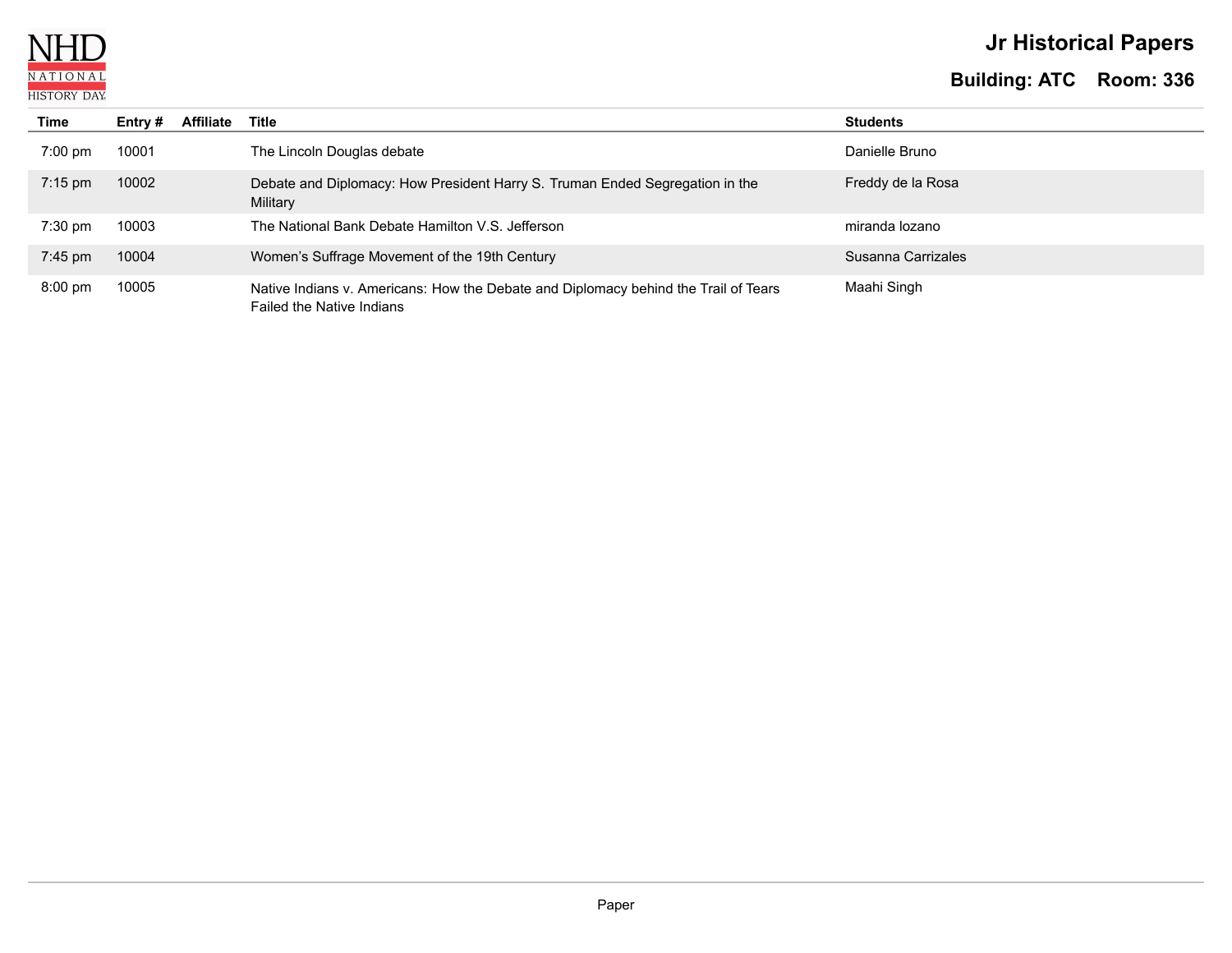

# **Jr Historical Papers**

| Time              | Entry # | <b>Affiliate</b> | Title                                                                                       | <b>Students</b>          |
|-------------------|---------|------------------|---------------------------------------------------------------------------------------------|--------------------------|
| $7:00$ pm         | 10006   |                  | The Holocaust in The 1930's                                                                 | David Gomez              |
| $7:15 \text{ pm}$ | 10007   |                  | Leading Desegregation Debate and Diplomacy; Successes, Consequences, and<br><b>Failures</b> | <b>Madison Rodriguez</b> |
| $7:30$ pm         | 10008   |                  | The Berlin Wall: How the U.S. and others reacted to the Berlin Wall                         | Maggie Pittman           |
| 7:45 pm           | 10009   |                  | Battle of New Orleans                                                                       | Giorgio Sequeira         |
| $8:00 \text{ pm}$ | 10010   |                  | Debate and Diplomacy: The Strike that Shook Blair Mountain                                  | Melaney Anthony          |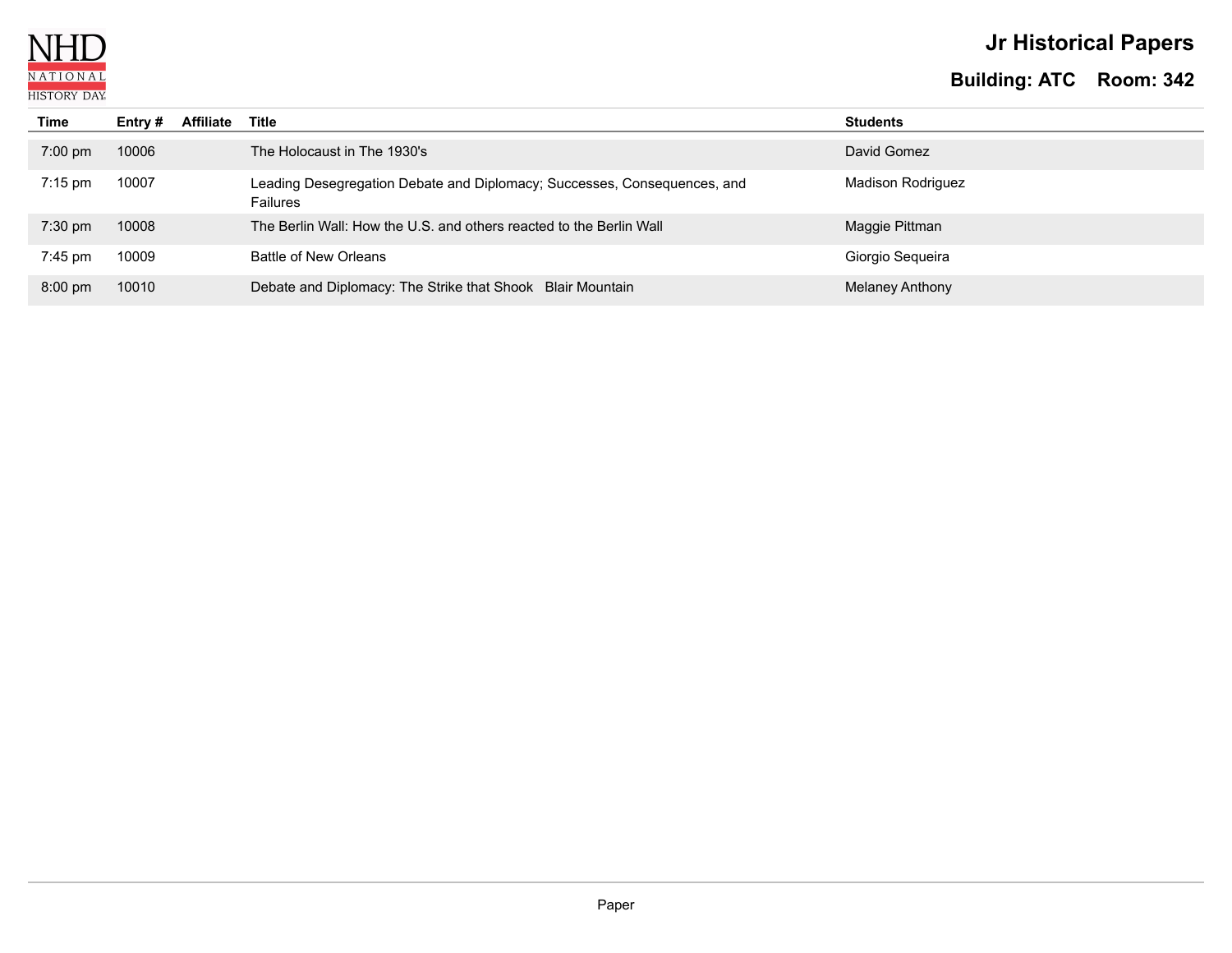

# **Round 1 - Jr Ind Documentary**

| Time              | Entry # | <b>Affiliate</b> | Title                                                                                    | <b>Students</b>   |
|-------------------|---------|------------------|------------------------------------------------------------------------------------------|-------------------|
| $7:00 \text{ pm}$ | 11001   |                  | The Debate on the Brady Bill: Freedom to Bear Arms or Protection Against Gun<br>Violence | Nicholas Delgado  |
| $7:20$ pm         | 11002   |                  | A Fight for Women's Suffrage                                                             | Alezandra Sanders |
| $7:40 \text{ pm}$ | 11003   |                  | The Space Race: Debate and Diplomacy in a New World                                      | Nikita Gupta      |
| $8:00$ pm         | 11004   |                  | Borders Divide, Waters Unite: The Indus Waters Treaty                                    | Ananya Sood       |
| $8:20 \text{ pm}$ | 11005   |                  | The Treaty for Non-Proliferation of Nuclear Arms                                         | Colt Lyles        |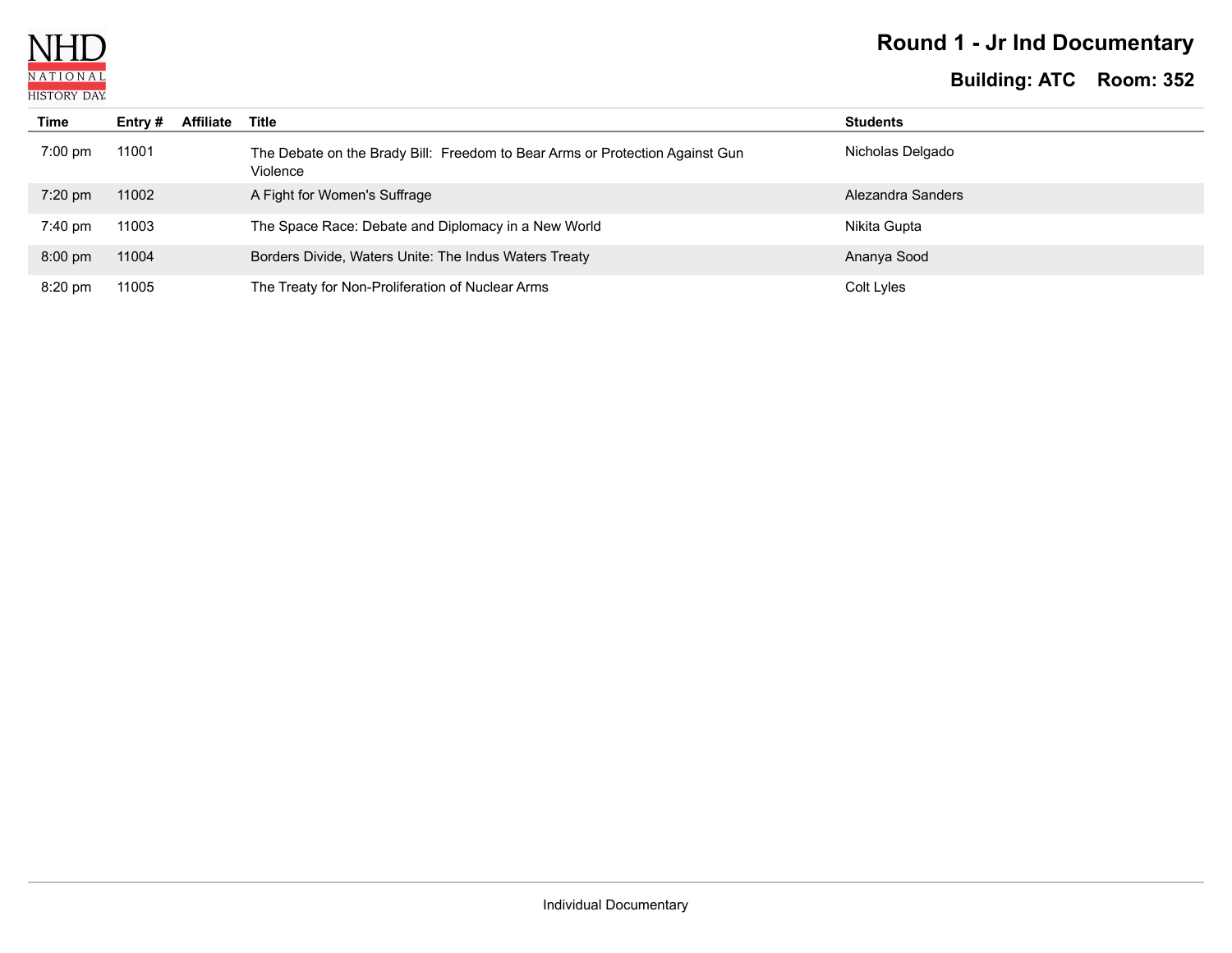

# **Round 1 - Jr Ind Documentary**

| Time              | Entry $#$ | <b>Affiliate</b> | Title                                                                                                  | <b>Students</b>       |
|-------------------|-----------|------------------|--------------------------------------------------------------------------------------------------------|-----------------------|
| $7:00 \text{ pm}$ | 11006     |                  | Henry VIII's break from Rome                                                                           | Sheyla Ortiz          |
| $7:20$ pm         | 11007     |                  | Debating Healthcare: The Medicare Act of 1965                                                          | Ly Nguyen             |
| $7:40 \text{ pm}$ | 11008     |                  | Debating the Nations within the Nation: How Relocation led to the Trail of Tears                       | Amiya Love            |
| $8:00$ pm         | 11009     |                  | Hammer vs. Dagenhart: A Fight for the Children of America                                              | <b>Ainsley Benoit</b> |
| $8:20 \text{ pm}$ | 11010     |                  | "The Salt Satyagraha: Mahatma Gandhi's Battle Against British Oppression and Their<br>Unjust Policies" | Advita Shinde         |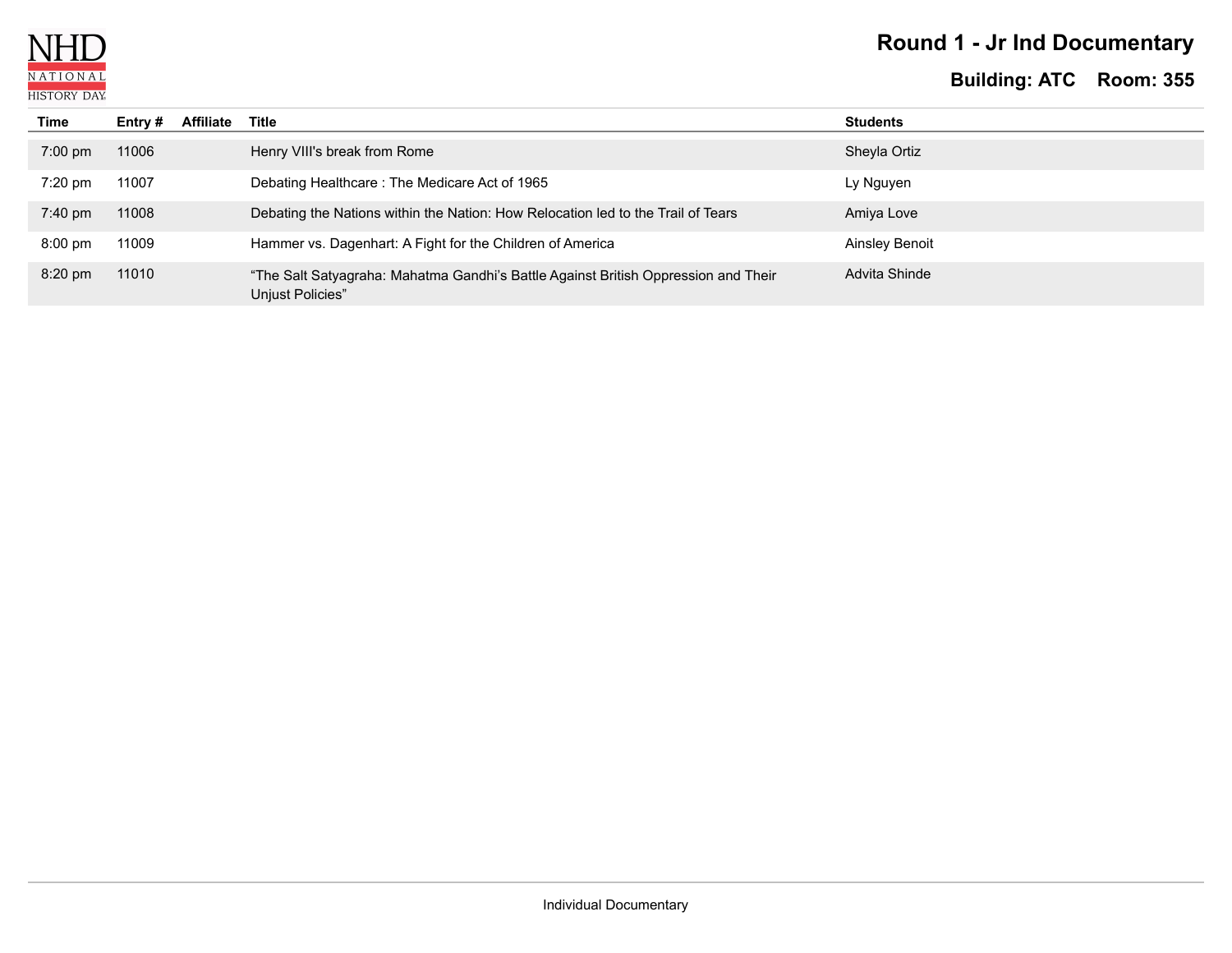

# **Jr Group Documentary**

| Time              | Entry # | <b>Affiliate</b> | Title                                              | <b>Students</b>                                   |
|-------------------|---------|------------------|----------------------------------------------------|---------------------------------------------------|
| $7:00$ pm         | 12001   |                  | <b>Endangered Species Act</b>                      | Gabby Grayson, Kodi Galindo                       |
| $7:20$ pm         | 12002   |                  | The 13 seconds that changed Kent state forever     | Aiden Springer, Madeline Eppinger, Yassine Ouardi |
| $7:40 \text{ pm}$ | 12003   |                  | A Race to Ratification: The Road to the Perfect 36 | Khyati Singh, Tina Chen                           |
| $8:00$ pm         | 12004   |                  | Election of 1860                                   | Amsi Reyes, Grecia Villarreal                     |
| $8:20$ pm         | 12005   |                  | Conduct of appeasement                             | Alex Lofton, Joshua Camtugan, Kendell Polimis     |
| 8:40 pm           | 12006   |                  | Separated, but Never Truly Equal                   | Addie Ornelas, Riley Bloom                        |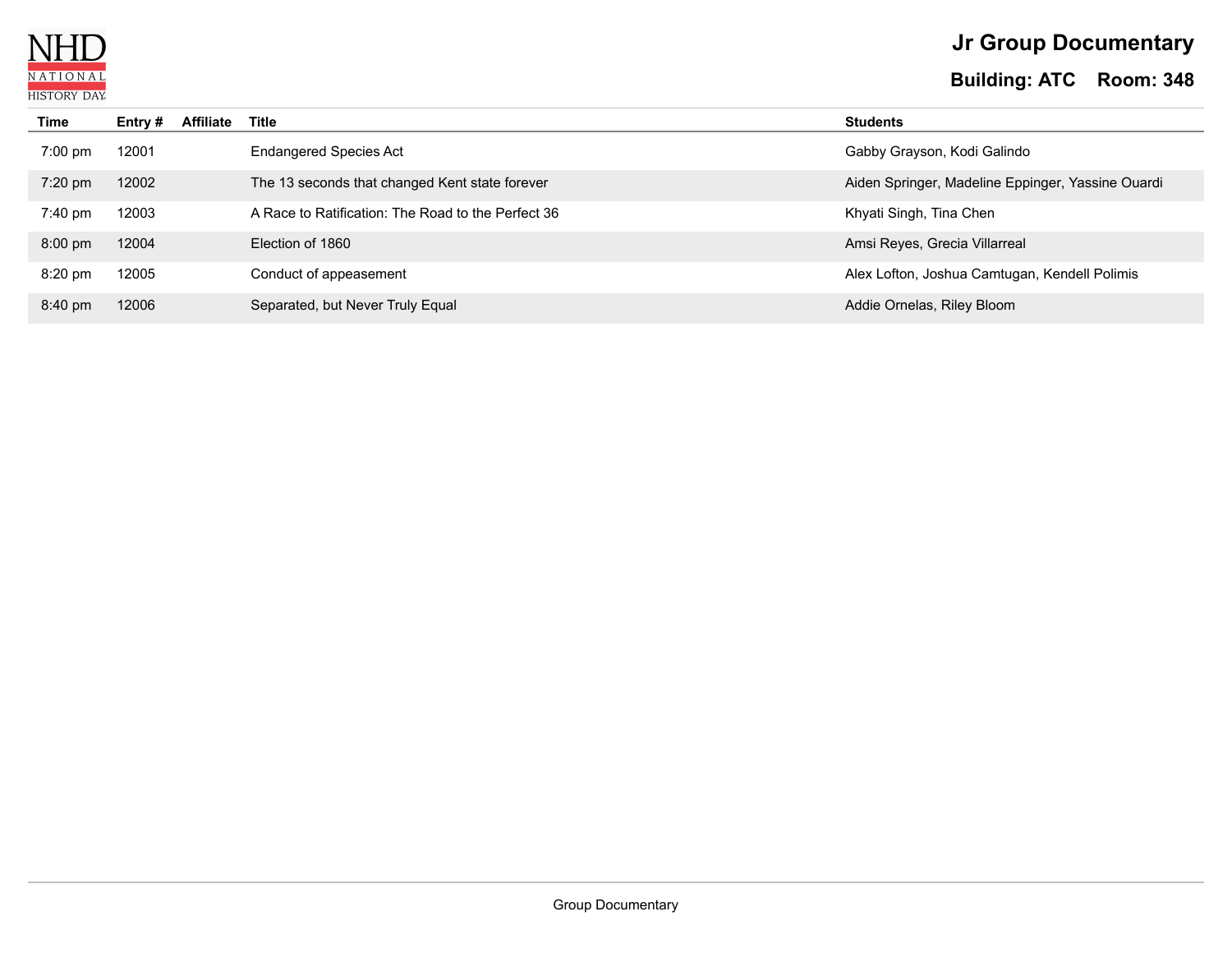

### **Jr Ind Performance**

| Time              | Affiliate<br>Entry $#$ | Title                                                                     | <b>Students</b> |
|-------------------|------------------------|---------------------------------------------------------------------------|-----------------|
| $7:30$ pm         | 13001                  | Violence in Birmingham, Towards Kids                                      | Malia Martin    |
| $7:50$ pm         | 13002                  | Anson Jones: A Diplomat's Funeral                                         | Carson Cook     |
| $8:10 \text{ pm}$ | 13003                  | Give Me Liberty Or Give Me Death; Why Are My Voting Rights Up For Debate? | Anushka Shukla  |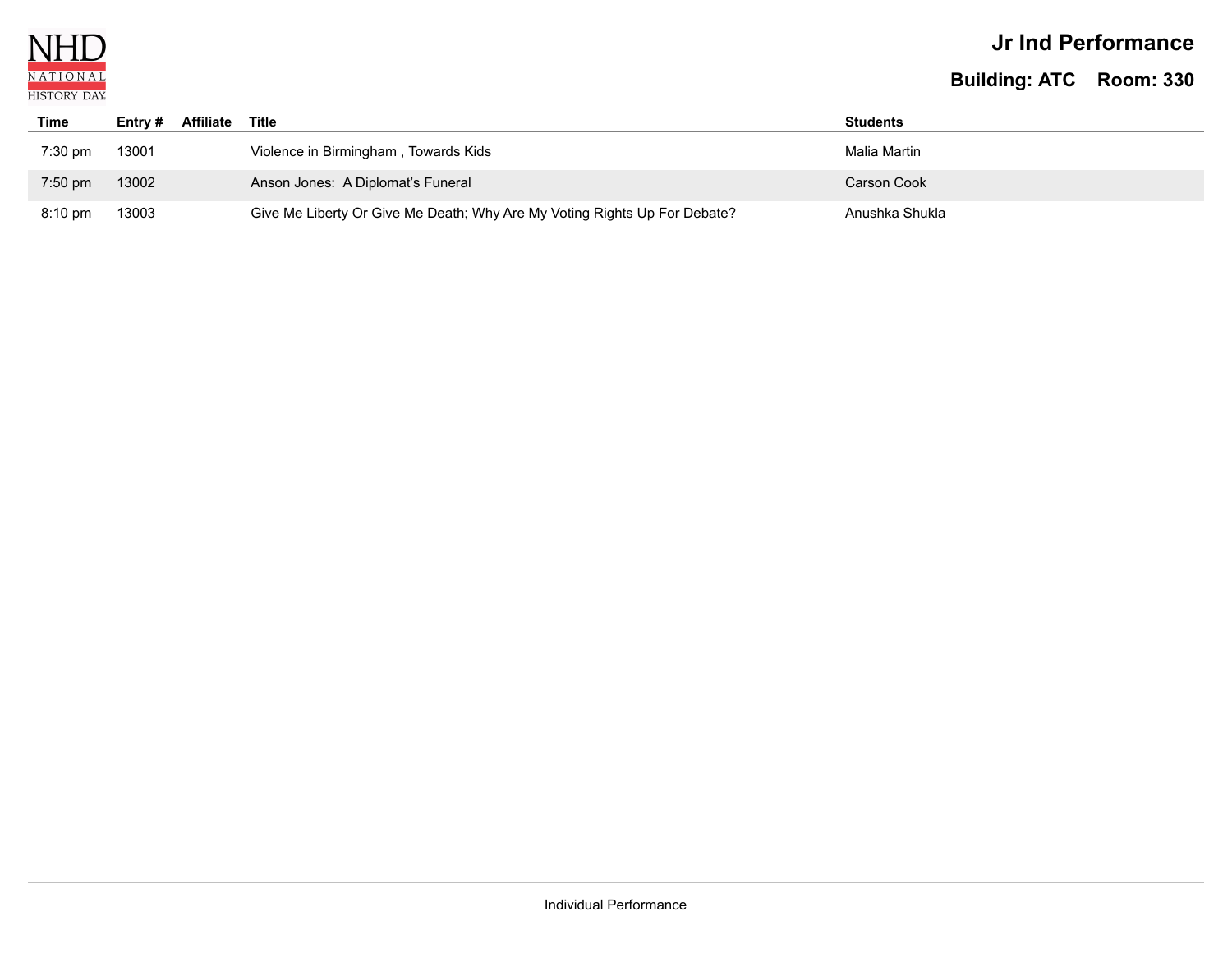

| Time    | Entry # | <b>Affiliate</b> | Title                          | Students                     |
|---------|---------|------------------|--------------------------------|------------------------------|
| 7:00 pm | 14001   |                  | ' M6A1 Heavy Tank<br>Shermans' | Abram Garcia, Damian Murquia |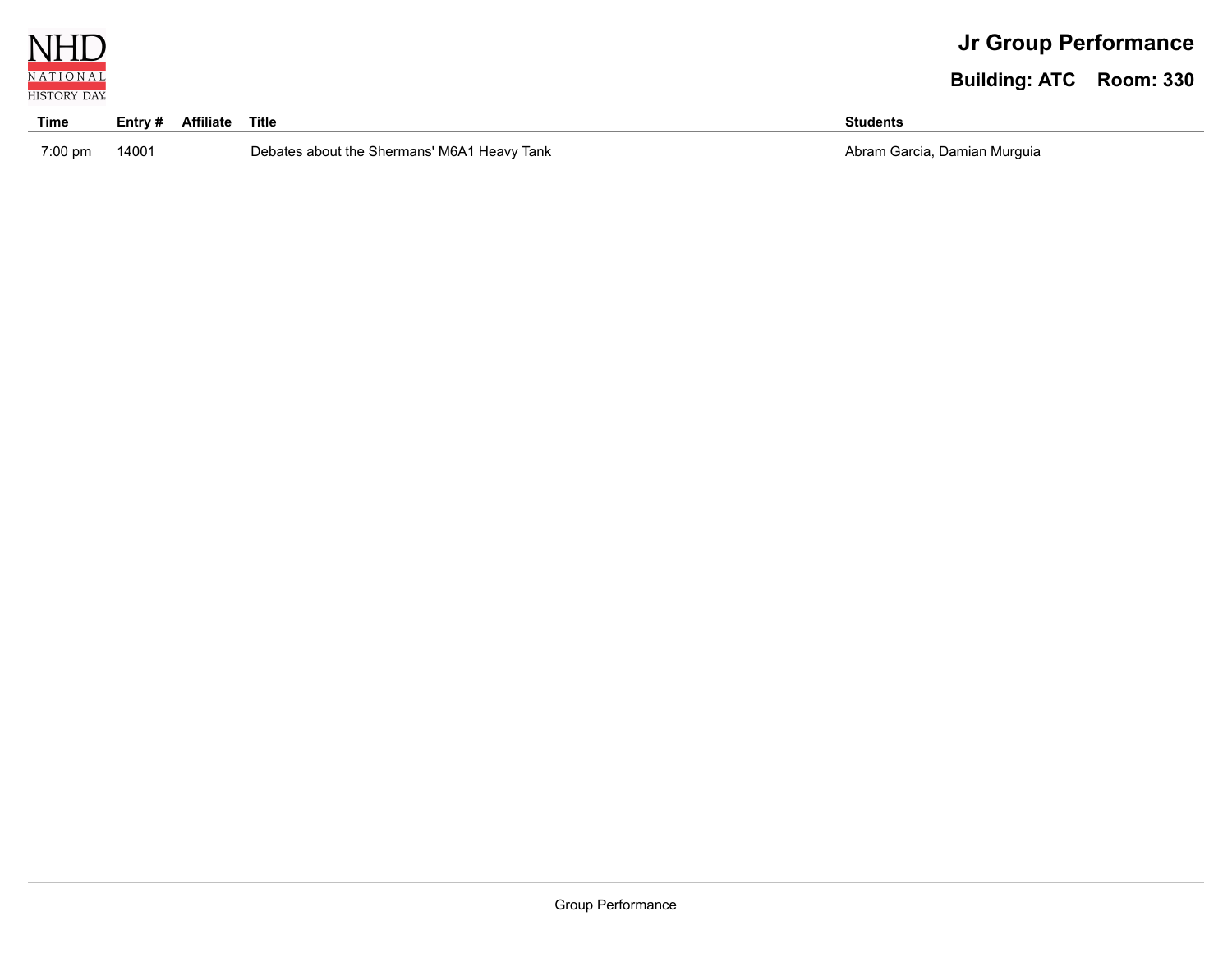

### **Round 1 - Jr Ind Website**

| Time              | Entry # | <b>Affiliate</b> | Title                                                                                                                  | <b>Students</b> |
|-------------------|---------|------------------|------------------------------------------------------------------------------------------------------------------------|-----------------|
| $7:00$ pm         | 17001   |                  | D-Day: A War for End                                                                                                   | Arya Patel      |
| $7:20$ pm         | 17002   |                  | The Battle of Yorktown                                                                                                 | Landon Babbitt  |
| 7:40 pm           | 17003   |                  | Amelia Earhart; The Female Pilot                                                                                       | Jessica Grimes  |
| $8:00 \text{ pm}$ | 17004   |                  | The FBI's Darkest Moment in History: How their involvement in the nations debate on<br>Civil Rights changed the bureau | Sunny Boogaard  |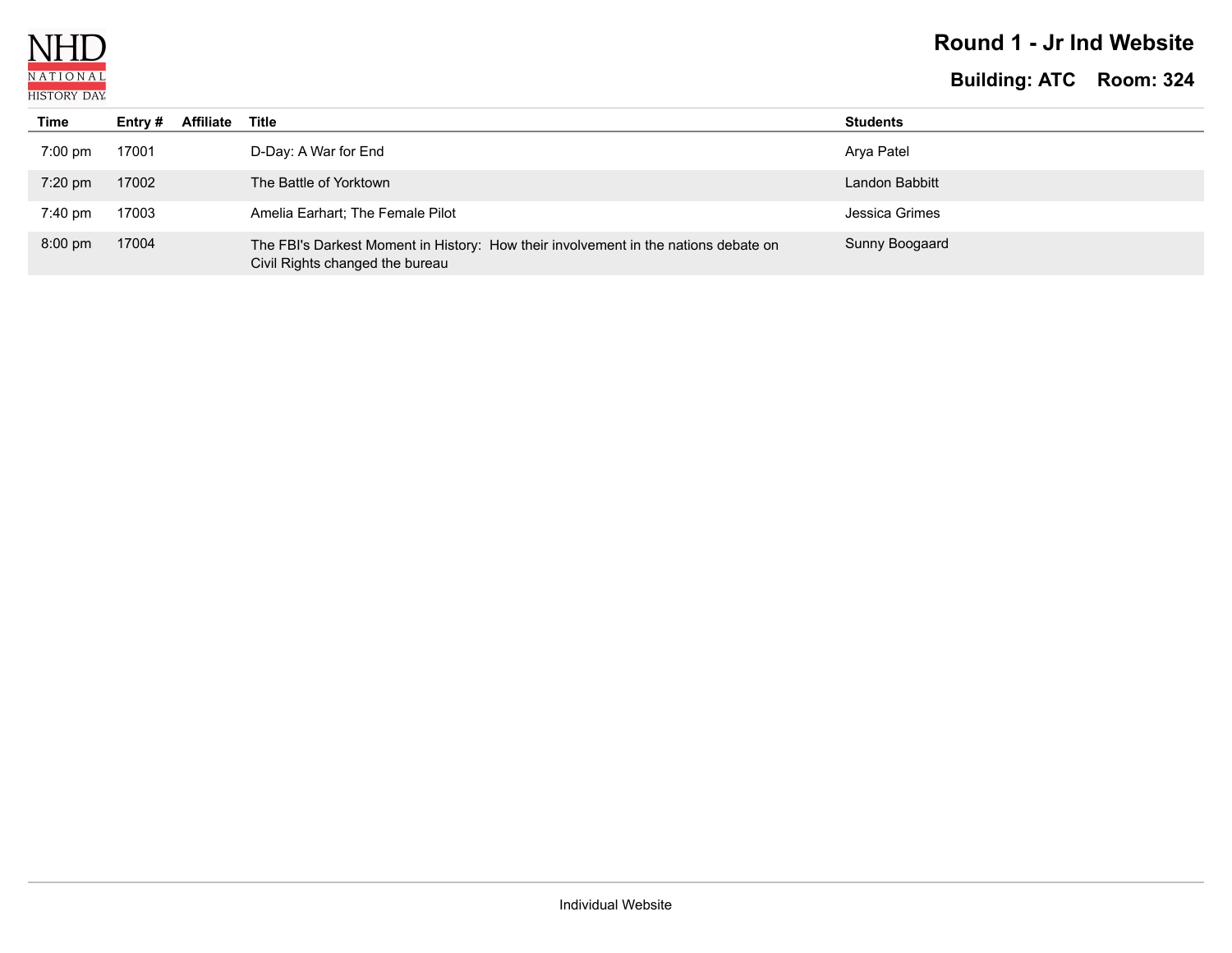

### **Round 1 - Jr Ind Website**

| <b>Time</b>       | Entry # | <b>Affiliate</b> | Title                                                                 | <b>Students</b>      |
|-------------------|---------|------------------|-----------------------------------------------------------------------|----------------------|
| $7:00$ pm         | 17005   |                  | Karl Heinrich Ulrichs Attempt to Change Gay Rights                    | Naomi Rivera         |
| $7:20$ pm         | 17006   |                  | How Debate and Diplomacy influenced the Treaty of Versailles          | Samantha Williams    |
| $7:40 \text{ pm}$ | 17007   |                  | The Troubles                                                          | McKenzie Martin      |
| $8:00 \text{ pm}$ | 17008   |                  | Agent 355                                                             | Kylee Babbitt        |
| $8:20 \text{ pm}$ | 17009   |                  | The Debates Over Child Labor and the Diplomatic Efforts to Resolve it | <b>Michael Coker</b> |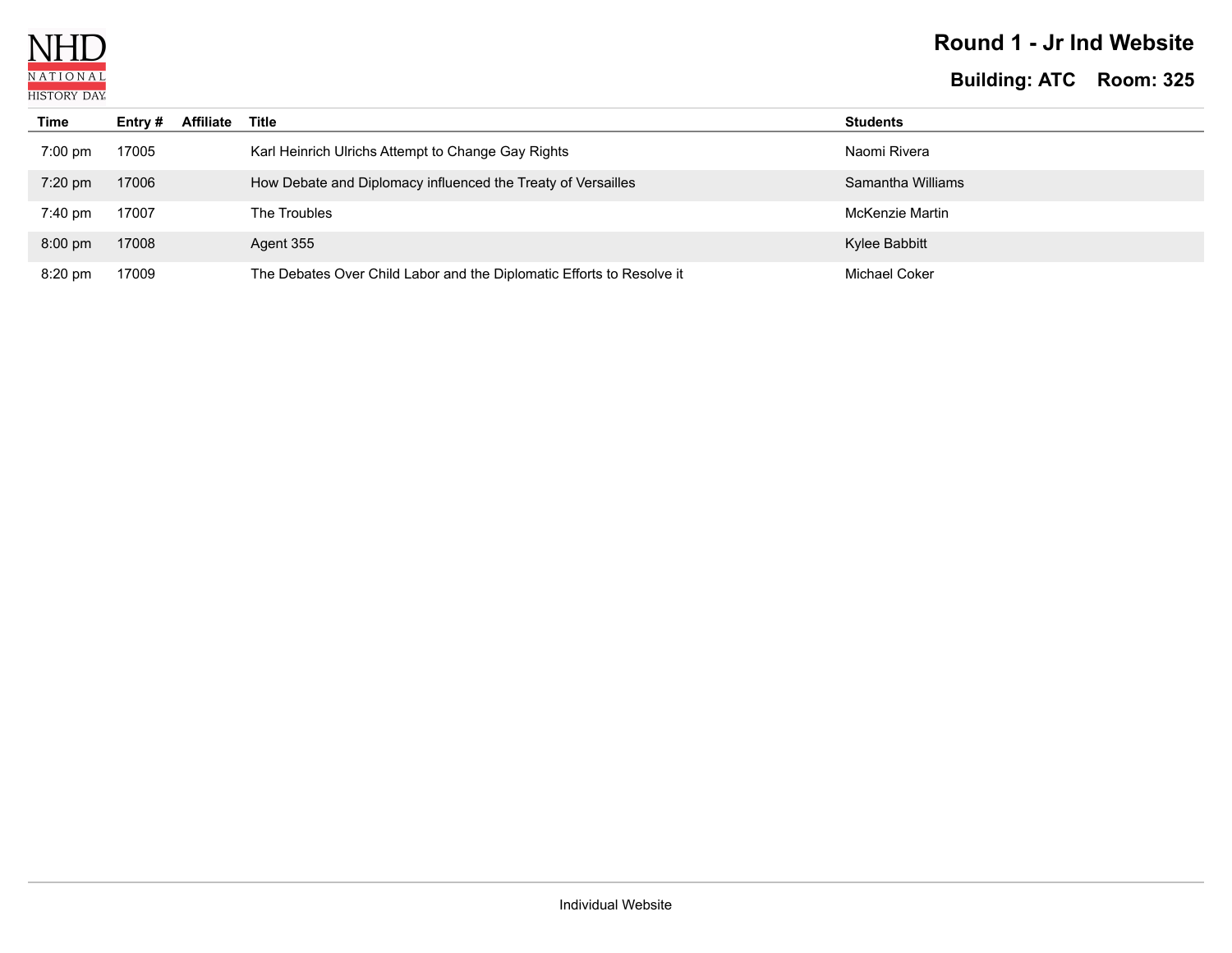

# **Round 1 - Jr Group Website**

| Time              | Entry # | <b>Affiliate</b> | Title                                                        | <b>Students</b>                                                  |
|-------------------|---------|------------------|--------------------------------------------------------------|------------------------------------------------------------------|
| $7:00 \text{ pm}$ | 18001   |                  | <b>Winston Churchill</b>                                     | Isabella Stewart, OLIVIA GARCIA                                  |
| 7:20 pm           | 18002   |                  | President Jackson and the Indian Removal Act                 | Estevan Rodriguez, Timothy Giddens                               |
| $7:40 \text{ pm}$ | 18003   |                  | The French Revolution                                        | Joanna Castro, Julia Villalta, Samiayah Joseph,<br>Tania Vazquez |
| $8:00 \text{ pm}$ | 18004   |                  | Child Labor                                                  | Khloe Campa, Sadvi Koora                                         |
| $8:20$ pm         | 18005   |                  | Ruby bridges and how she impacted the civil rights movement. | Nicolas Reyes, Victor Alvarez, Victor<br>Alvarez-Morales         |